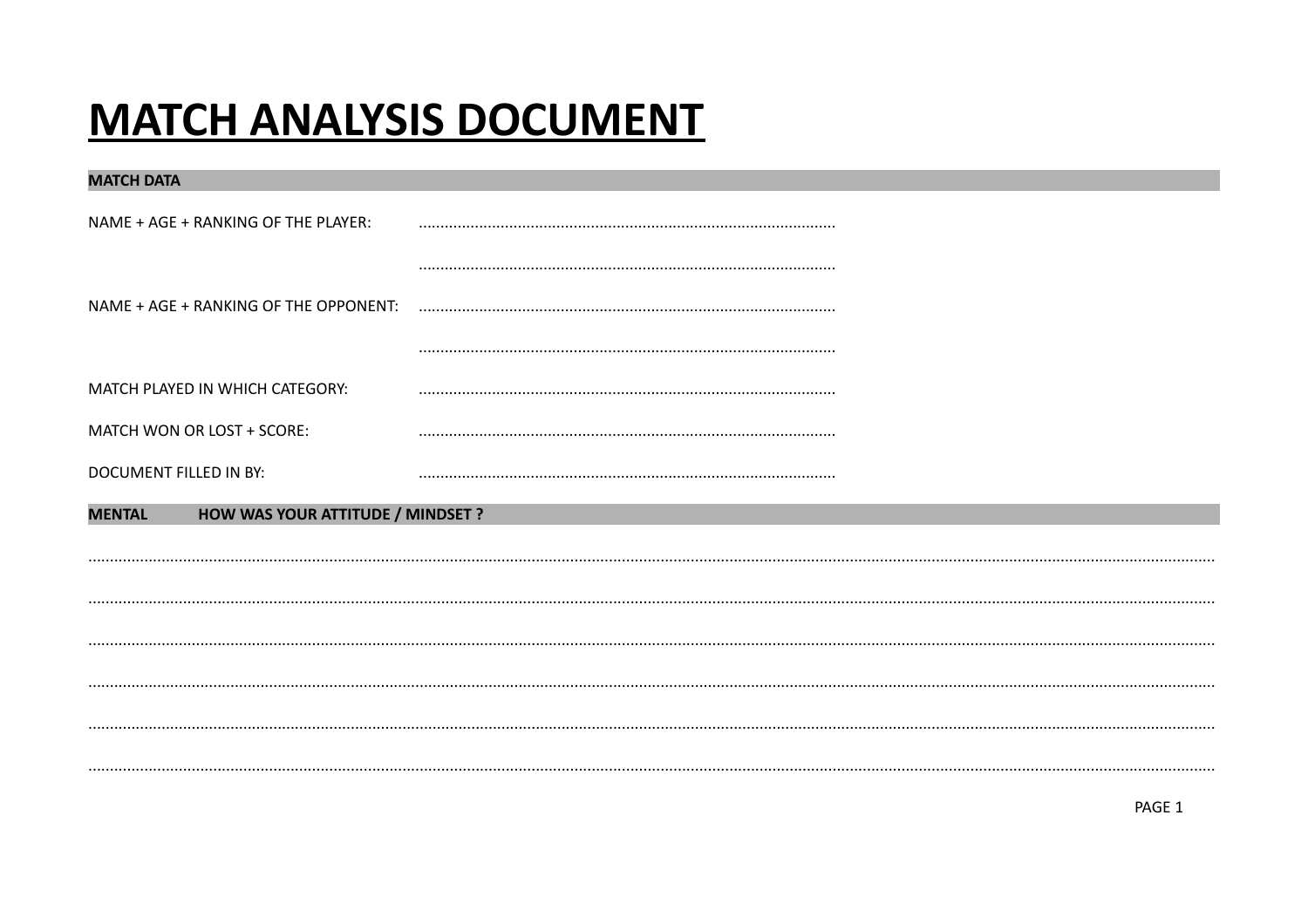#### **PHYSICAL** DESCRIBE YOUR FOLLOWING PHYSICAL COMPONENTS

| - REACTIONS + SPEED:     |  |
|--------------------------|--|
|                          |  |
|                          |  |
|                          |  |
| <b>BALANCE:</b>          |  |
|                          |  |
|                          |  |
|                          |  |
| - ENDURANCE:             |  |
|                          |  |
|                          |  |
|                          |  |
| - NUTRITION + HYDRATION: |  |
|                          |  |
|                          |  |
|                          |  |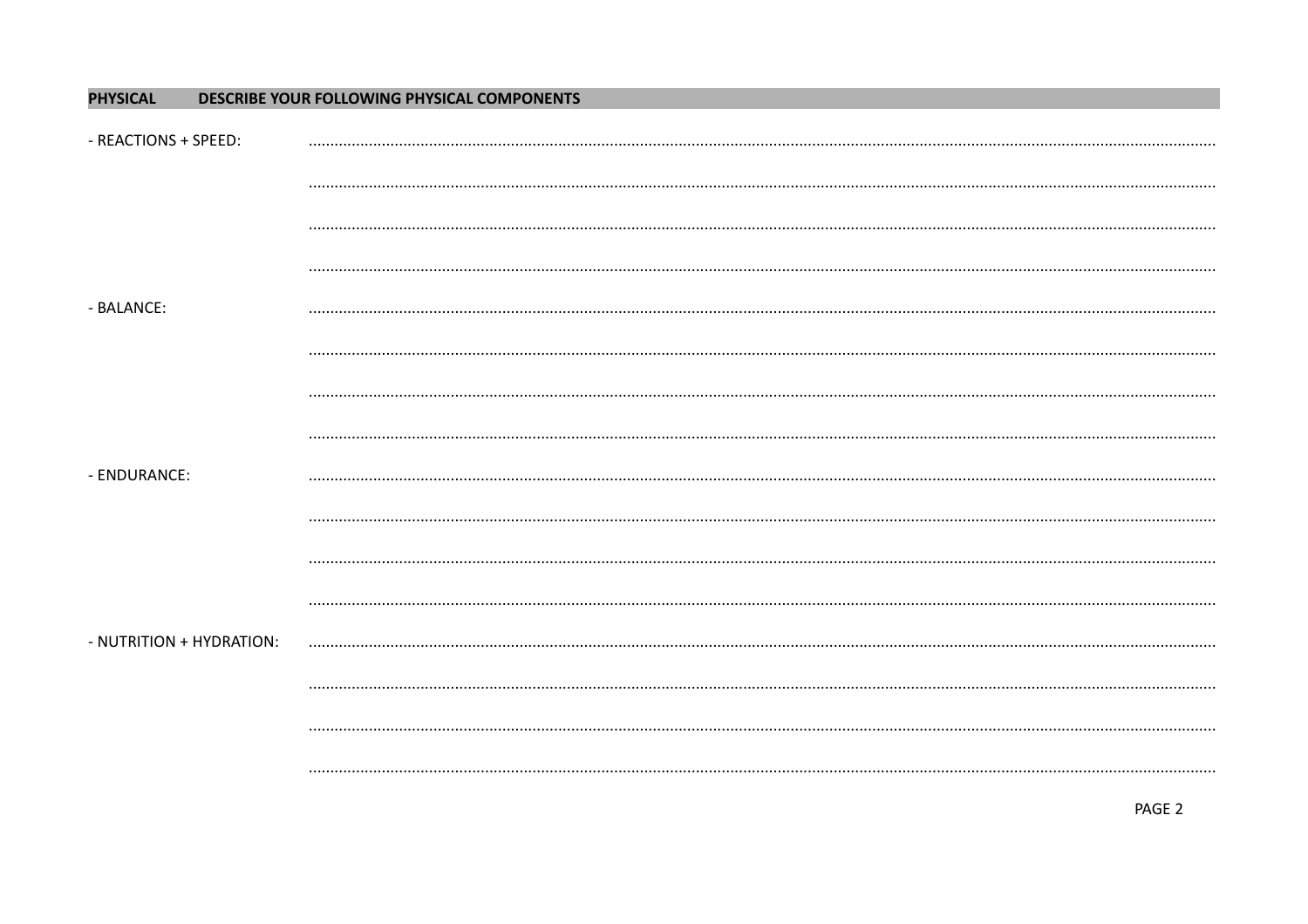## TECHNICAL DISCUSS YOUR STROKES BASED ON THE 5 GAME SITUATIONS

|                | - Was it good? Or were there things that need to be improved?<br>- Were you consistent? Did you defend when necessary? Did it work? Did you take your chances to attack? Did it work?<br>- What can you improve on this part of your game? |
|----------------|--------------------------------------------------------------------------------------------------------------------------------------------------------------------------------------------------------------------------------------------|
| SERVE:         |                                                                                                                                                                                                                                            |
|                |                                                                                                                                                                                                                                            |
|                |                                                                                                                                                                                                                                            |
|                |                                                                                                                                                                                                                                            |
| <b>RETURN:</b> |                                                                                                                                                                                                                                            |
|                |                                                                                                                                                                                                                                            |
|                |                                                                                                                                                                                                                                            |
|                |                                                                                                                                                                                                                                            |
| RALLY:         |                                                                                                                                                                                                                                            |
|                |                                                                                                                                                                                                                                            |
|                |                                                                                                                                                                                                                                            |
| APPROACH:      |                                                                                                                                                                                                                                            |
|                |                                                                                                                                                                                                                                            |
| NET/PASSING:   |                                                                                                                                                                                                                                            |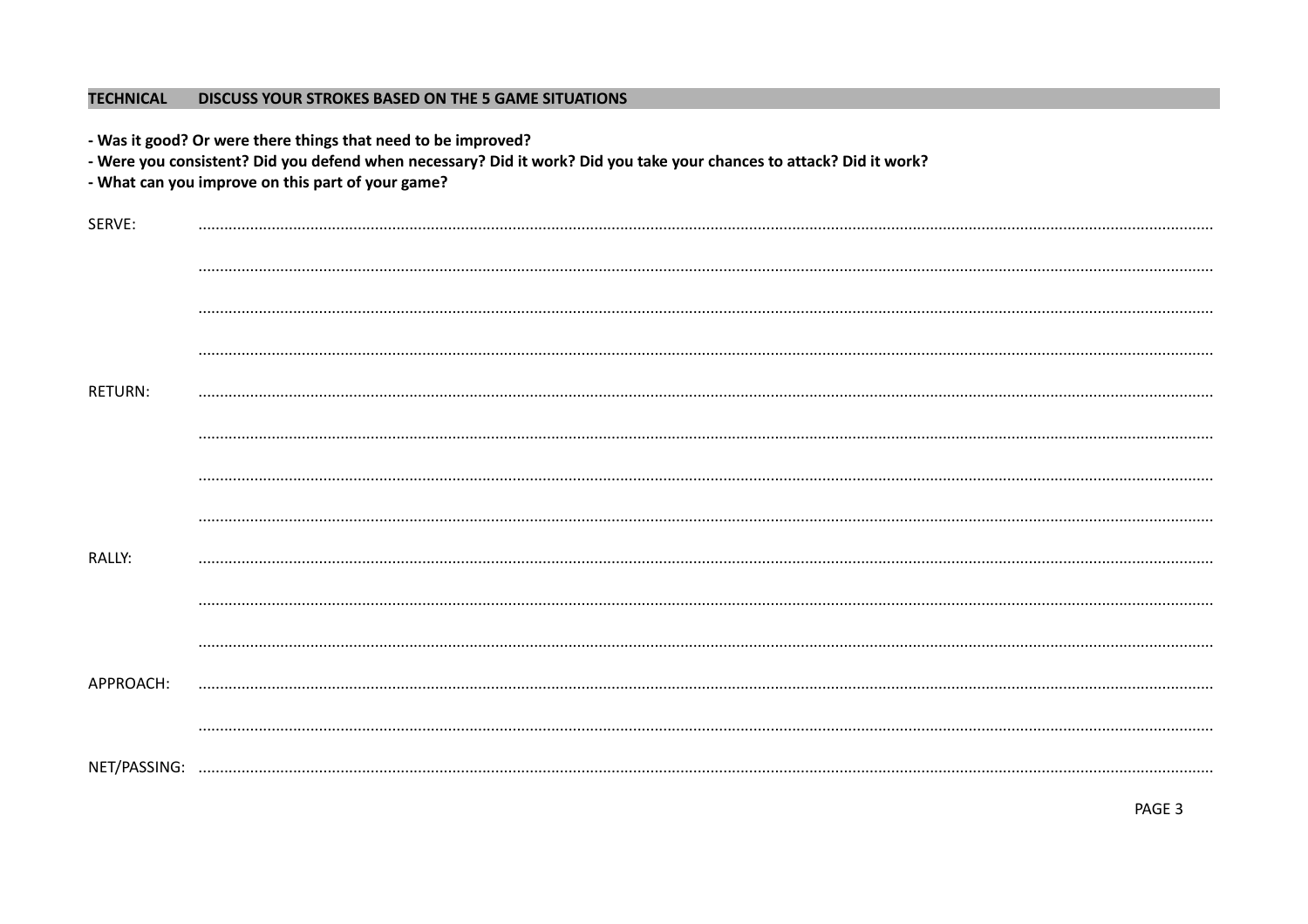#### **TACTICAL** DISCUSS THE TACTICS AND PATTERNS OF PLAY, AS WELL AS THE STRENGTHS AND WEAKNESSES OF YOURSELF AND YOUR OPPONENT

| - Did you use tactics on your opponent? Yes? No? Why yes? Why no? How? With success?<br>- Did the opponent react to your tactics? Yes? No? How? With success?<br>- Has the opponent used tactics on you? Yes? No? How? With success?<br>- Did you react to your opponent's tactics? Yes? No? Why yes? Why no? How? With success? |  |  |  |  |
|----------------------------------------------------------------------------------------------------------------------------------------------------------------------------------------------------------------------------------------------------------------------------------------------------------------------------------|--|--|--|--|
|                                                                                                                                                                                                                                                                                                                                  |  |  |  |  |
|                                                                                                                                                                                                                                                                                                                                  |  |  |  |  |
|                                                                                                                                                                                                                                                                                                                                  |  |  |  |  |
|                                                                                                                                                                                                                                                                                                                                  |  |  |  |  |
|                                                                                                                                                                                                                                                                                                                                  |  |  |  |  |
|                                                                                                                                                                                                                                                                                                                                  |  |  |  |  |
|                                                                                                                                                                                                                                                                                                                                  |  |  |  |  |
|                                                                                                                                                                                                                                                                                                                                  |  |  |  |  |
|                                                                                                                                                                                                                                                                                                                                  |  |  |  |  |
|                                                                                                                                                                                                                                                                                                                                  |  |  |  |  |
|                                                                                                                                                                                                                                                                                                                                  |  |  |  |  |
|                                                                                                                                                                                                                                                                                                                                  |  |  |  |  |
|                                                                                                                                                                                                                                                                                                                                  |  |  |  |  |
| PAGE 4                                                                                                                                                                                                                                                                                                                           |  |  |  |  |